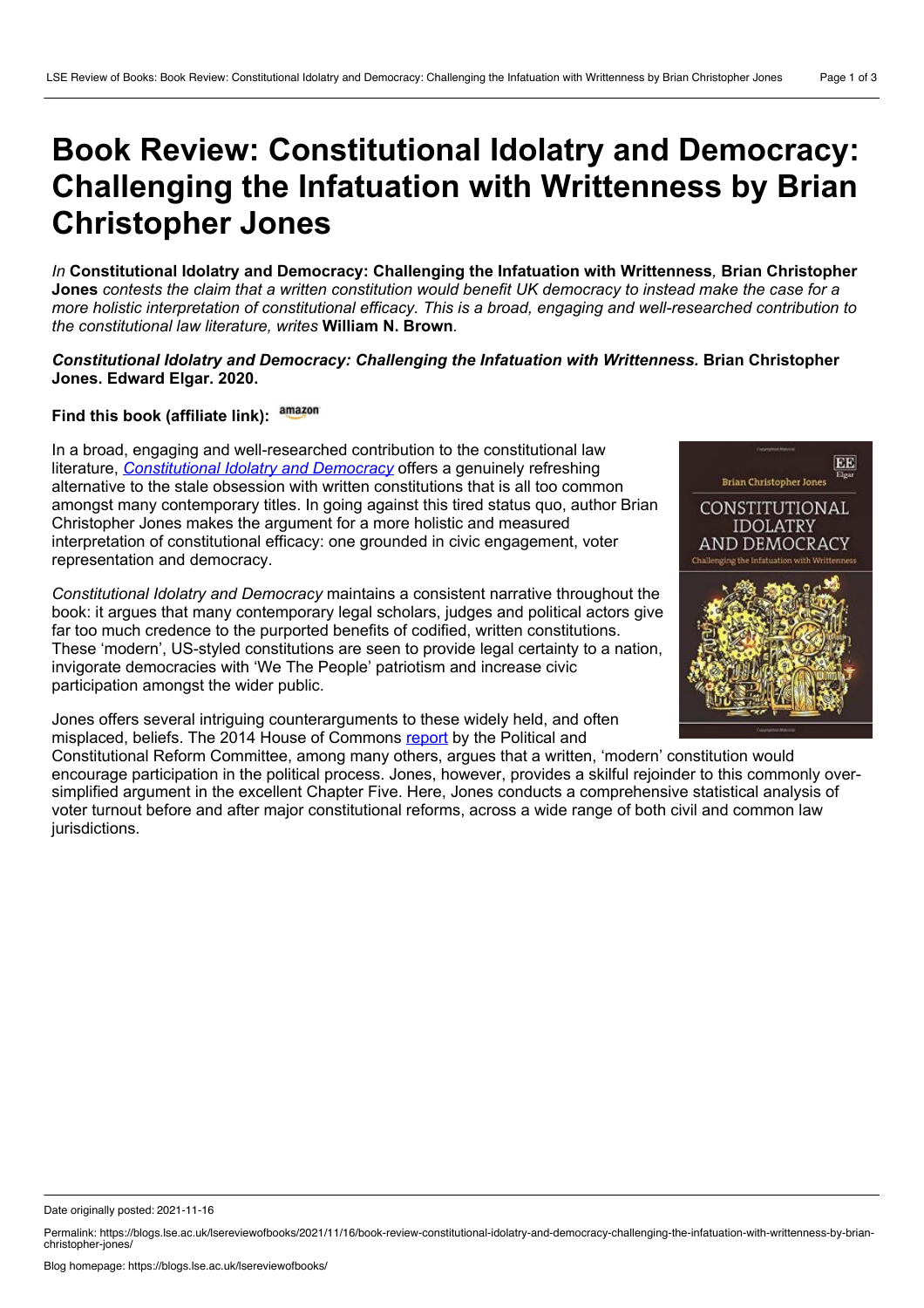$ONGRESS_{},\ _{J_{ULY_{4,}}}% \left( \mathcal{A},\mathcal{A}\right) \equiv\sum_{i,j=1}^{N}\sum_{j=1}^{N}\sum_{j=1}^{N}\sum_{j=1}^{N}\sum_{j=1}^{N}\sum_{j=1}^{N}\sum_{j=1}^{N}\sum_{j=1}^{N}\sum_{j=1}^{N}\sum_{j=1}^{N}\sum_{j=1}^{N}\sum_{j=1}^{N}\sum_{j=1}^{N}\sum_{j=1}^{N}\sum_{j=1}^{N}\sum_{j=1}^{N}\sum_{j=1}^{N}\sum_{j=1}^{N}\sum_{j=1}^{N}\sum_{j=1}^{N}\sum_{$ <sup>4</sup> of the thirteen united States 0

Image Credit: [Pixabay](https://pixabay.com/photos/paper-document-old-writing-vintage-3212015/)

In taking data samples from, among others, the French Constitution Act of 1958, the New Zealand Constitution Act of 1986 and the UK's (statutory) Human Rights Act of 1998, Jones highlights that constitutional reforms, amendments and written codifications actually decrease, rather than increase, voter turnout in major elections. In France's 2007 legislative elections, for example, voter turnout was recorded at approximately 60 per cent: following the 2008 Constitutional Amendments, the turnout for the 2017 legislative elections had dropped to an embarrassing 42.64 per cent.

Jones concedes that there will have been other socio-political factors at play, such as economic stagnation, major foreign policy blunders and increasing disillusionment with the 'political class'. His analyses nevertheless craft a compelling argument that convincingly deconstructs the over-simplifications made in some of the constitutional law literature. The notion that 'The People' will be reinvigorated and inspired by mere structural changes to the legal frameworks of a nation state or supranational organisation – rather than a comprehensive overhauling of entrenched political machinations – is at best naïve, at worst outright patronising. Empirical analyses such as Jones's are often missing from some of the constitutional literature, so it is genuinely refreshing to encounter them as an excellent supplement to the theoretical arguments made in the book.

One example of these more abstract arguments can be found in Chapter Seven, where Jones focuses on what he labels 'Constitutional Paternalism'. He argues that 'when overreliance on the judiciary becomes the norm, constitutional paternalism by the courts inevitably develops' (154). It is an increasingly seminal argument, and one which is shared by many scholars, such as Robert Dahl – whose work on 'guardianship' and the primacy of the judiciary is similarly sceptical. In a world where unelected judges in apex courts are increasingly seen as *the* guardians of their respective constitutions, rather than one of many delicately balanced in equilibrium, the authority and influence of the most (and, arguably, only) democratic body – Parliament – is marginalised.

As Jones articulates in the opening paragraph of Chapter Seven, 'the protection and health of a constitutional state is a *collective* endeavour, and is not limited to one particular person or branch of government' (131). When written constitutions afford an unelected judiciary the power to give themselves the authority to supersede parliamentary statute – and therefore to supersede the only real available manifestation of democratic will – democracy itself is not 'guarded': it is rendered impossible. To argue to the contrary would be to argue that 'the experts know best' – a notion that Jones correctly points out has undermined the law and constitutional efficacy since the days of Plato's *Republic* (156).

Date originally posted: 2021-11-16

Permalink: https://blogs.lse.ac.uk/lsereviewofbooks/2021/11/16/book-review-constitutional-idolatry-and-democracy-challenging-the-infatuation-with-writtenness-by-brian-<br>christopher-jones/